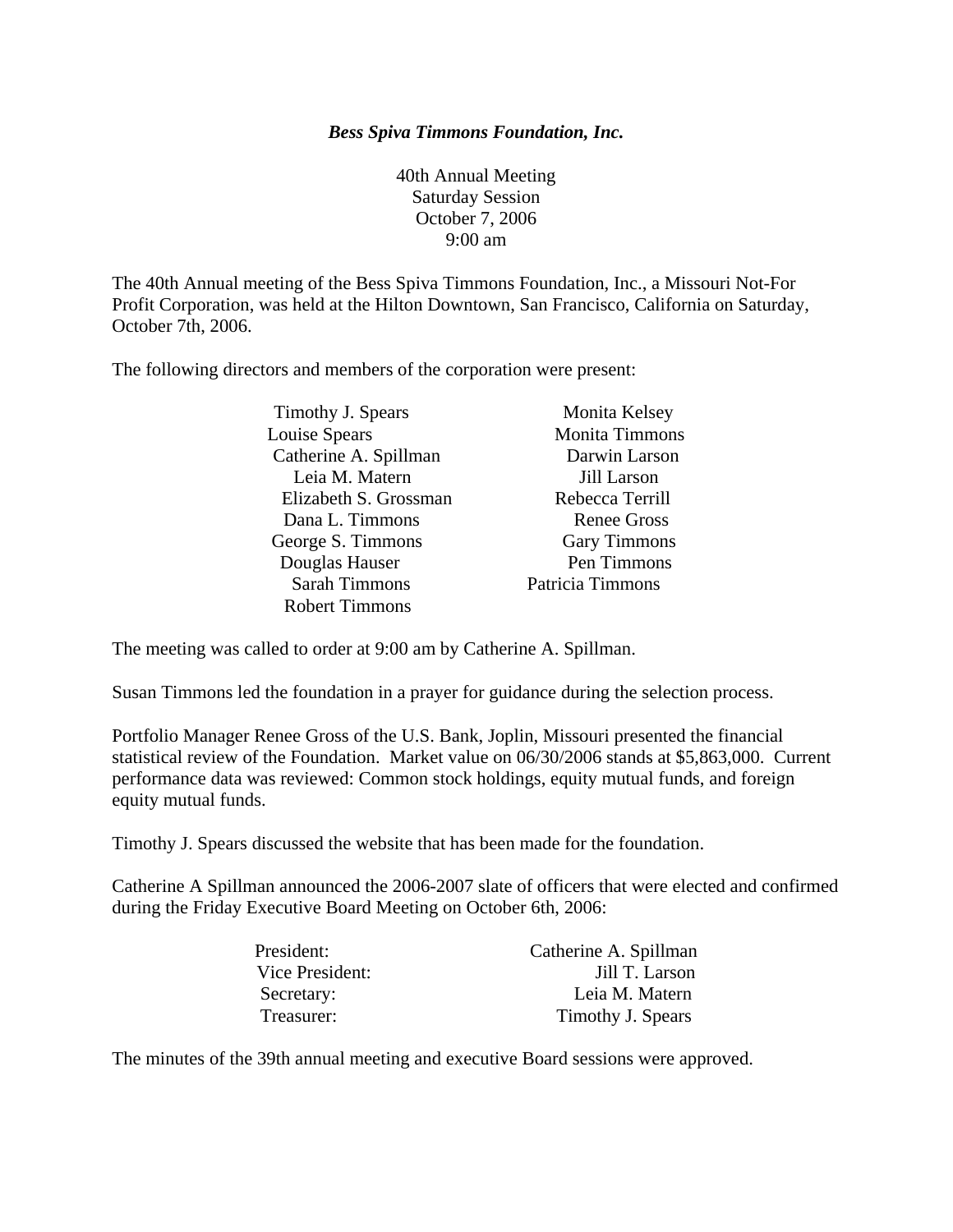A discussion on the site for the 2008 annual meeting was conducted. By vote of the membership, the 2008 foundation meeting will be held in Kansas City, Missouri. Timothy J. Spears will be in charge of planning this event.

Douglas Hauser reported that in order to have a quorum we need 50% of the members to attend the foundation meeting. He also proposed making the membership of voting and non-voting members to keep the quorum of 50%.

Douglas Hauser also mentioned that charities must be looked up on the IRS website as well as having the 501C3 to make sure that the charity is applicable.

Catherine A. Spillman called for a review of the 2006 family giving.

| Spears family                              |        |  |
|--------------------------------------------|--------|--|
| <b>American Red Cross</b>                  | 21,000 |  |
| Courageous Kids                            | 5,000  |  |
| Canelo Project                             | 5,000  |  |
| <b>DCAT</b>                                | 5,000  |  |
| Kino School                                | 3,300  |  |
| <b>George Timmons family</b>               |        |  |
| Stilwell Heritage & Educational Foundation | 10,000 |  |
| Huntingtons Disease Society of America     | 8,600  |  |
| Yavapai Exceptional Industries             | 7,400  |  |
| Zoological Society of San Diego            | 9,000  |  |
| <b>Bob Timmons family</b>                  |        |  |
| Stilwell Heritage & Educational Foundation | 10,000 |  |
| KU Endowment Fund (Rim Rock Farm Project)  | 20,000 |  |
| <b>Asbury College</b>                      | 10,000 |  |

Foundation members and directors presented grant proposals. After review and written ballot, the following grant recipients were selected:

| Our Family Services, Inc.<br>Tucson, Arizona            | <b>Teen Theatre Program</b>      | \$5000 |
|---------------------------------------------------------|----------------------------------|--------|
| Kids Across America<br>Branson, Missouri                | Send a Child to CampProgram      | \$5000 |
| Pittsburg Family YMCA<br>Pittsburg, Kansas              | PurchaseHandicap Pool lift       | \$3000 |
| Fort Defiance Indian Hospital<br>Fort Defiance, Arizona | Healthy Minds, Healthy Bodies    | \$3000 |
| Camp Penuel                                             | Free camping for Inner-city Kids | \$4000 |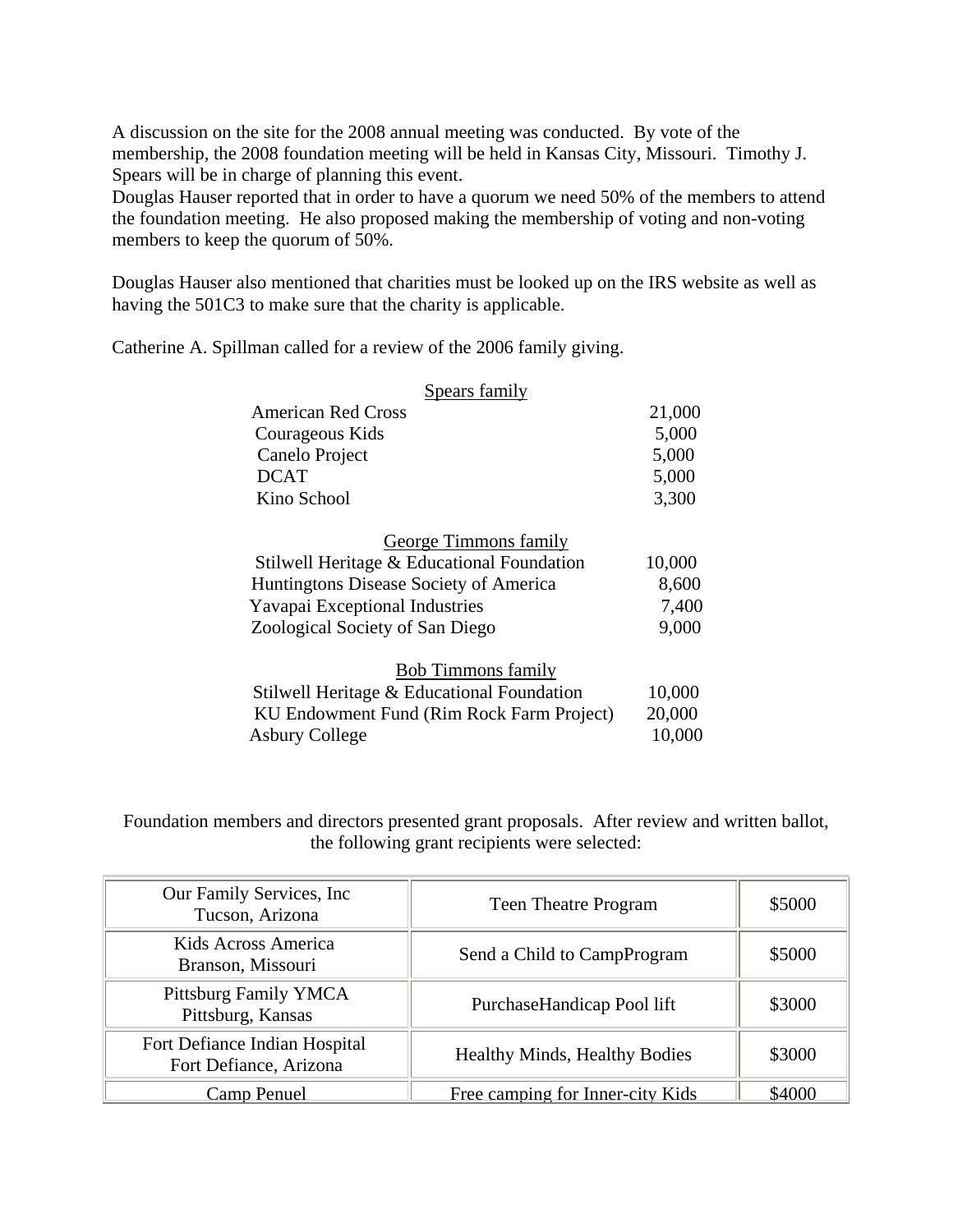| Ironton, Missouri                                           |                                            |        |
|-------------------------------------------------------------|--------------------------------------------|--------|
| Wichita Lifeline, Inc.                                      | <b>Indigent Subscriber Fund</b>            | \$3000 |
| Wichita, Kansas<br><b>Shoes that Fit</b>                    |                                            | \$5000 |
| Claremont, California                                       | Back to School & holiday clothing          |        |
| <b>Wellsprings Friends School</b><br>Eugene, Oregon         | <b>Student Scholarship Program</b>         | \$3000 |
| Joplin Association for the Blind<br>Joplin, Missouri        | Low-vision magnifiers & nonoptical<br>aids | \$6500 |
| Arts Express, Inc.<br>Tucson, Arizona                       | Fine Arts Youth Academy                    | \$6000 |
| Big Brother, Big Sisters<br>Pittsburg, Kansas               | "Helping youth develop selfesteem"         | \$3000 |
| Friends of the Children<br>Seattle, Washington              | Children's activity project                | \$5000 |
| <b>Grossmont Hospital Foundation</b><br>La Mesa, California | Sharp Hospice Care                         | \$2500 |
| AZ Rec Center for the Handicapped<br>Phoenix, Arizona       | "Steps to health and wellness"             | \$2000 |
| The Phoenix Conservatory of Music<br>Phoenix, Arizona       | Building families through music            | \$2000 |
| <b>Arizona Outdoor Adventures</b><br>Phoenix, Arizona       | 2006 camp season                           | \$3000 |
| Asthma and Allergy Foundation<br>St. Louis, Missouri        | Project Concern                            | \$5000 |
| <b>Cumberland College</b><br>Williamsburg, Kentucky         | Scholarship Program                        | \$5000 |
| <b>Wheels for Humanity</b><br>North Hollywood, California   | 2006 Costa Rica distribution               | \$5000 |
| Lawrence/Douglass County Fire<br>Lawrence, Kansas           | "Operation Kindergartner"                  | \$5000 |
| Neighbors who Care, Inc.<br>Sun Lakes, Arizona              | Dinner Delivery Program                    | \$2500 |
| Native Seeds/ SEARCH<br>Tucson, Arizona                     | <b>Sharing Seeds</b>                       | \$3000 |
| Miner's Memorial<br>Frontenac, Kansas                       | Miner's Memorial project                   | \$5000 |
| Save the Family Foundation<br>Mesa, Arizona                 | Homeless Families Intervention             | \$5000 |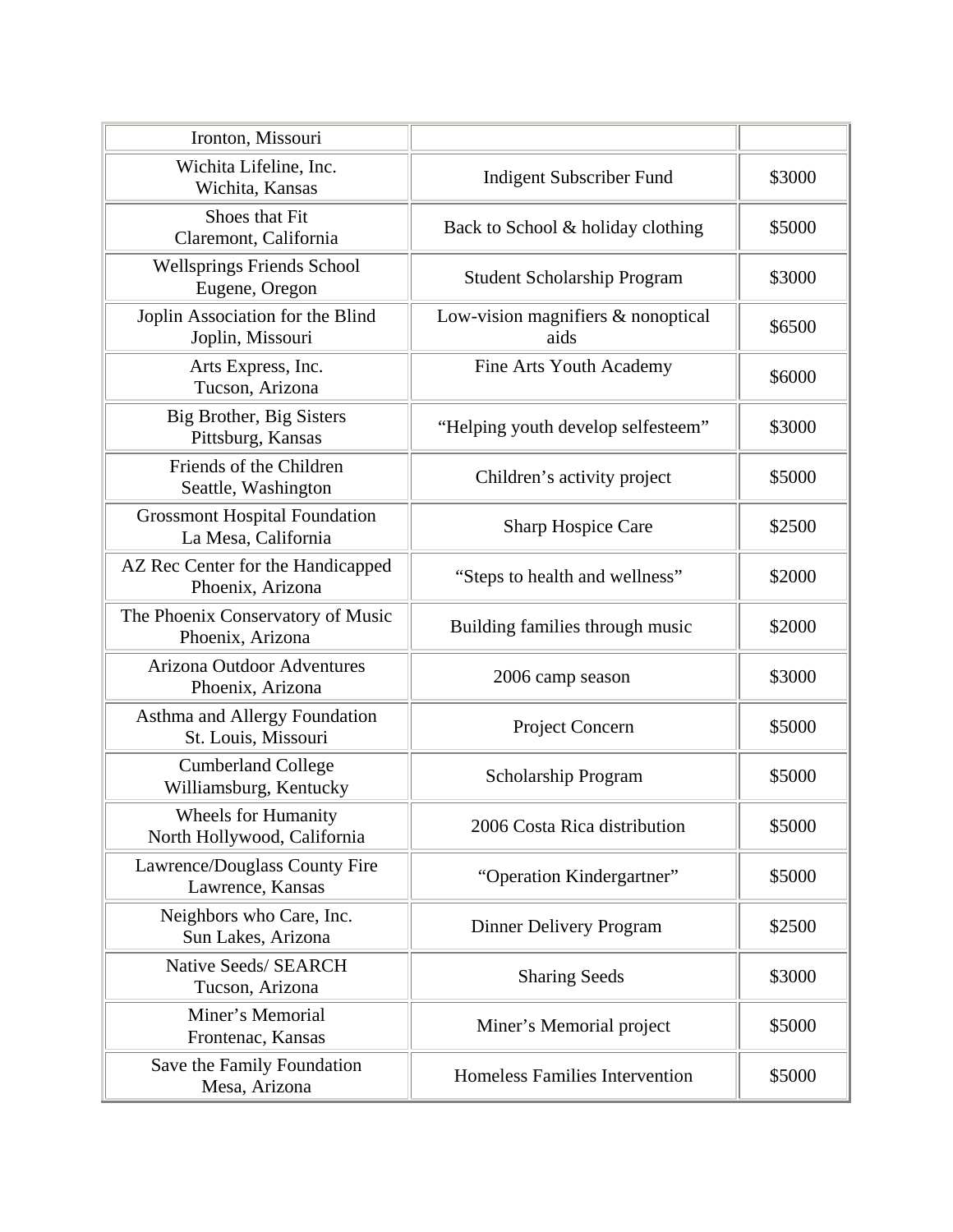| <b>Foster Angels of Arizona</b><br>Mesa, Arizona                    | Kids Learn FAAST                        | \$2500   |
|---------------------------------------------------------------------|-----------------------------------------|----------|
| Friends of the Saguaro Nat Park<br>Tucson, Arizona                  | "Supporting Citizen Stewardship"        | \$2500   |
| <b>Donnelly College</b><br>Kansas City, Kansas                      | Scholarship Aid                         | \$4000   |
| Huntington's Disease Society<br>New York, New York                  | Caregiver's link section of magazine    | \$10,000 |
| Mobile Meals of Tucson, Inc.<br>Tucson, Arizona                     | Food for independence                   | \$4000   |
| <b>New Dawn Livestock Rescue</b><br>Tonopah, Arizona                | Tractor                                 | \$2000   |
| <b>KU Endowment Association</b><br>Lawrence, Kansas                 | Biodiversity protection                 | \$5000   |
| <b>Talking Tapes</b><br>St. Louis, Missouri                         | <b>Special Ed Library Services</b>      | \$3000   |
| <b>Volunteers in Medicine Clinic</b><br>Eugene, Oregon              | Diabetes management program             | \$4000   |
| Caring Ministries, Inc.<br>Tucson, Arizona                          | <b>Improvements for Operations</b>      | \$8000   |
| <b>Havasu For Youth</b><br>Lake Havasu City, Arizona                | <b>Youth Enrichment</b>                 | \$2500   |
| <b>AMC- Oregon Pacific Chapter</b><br>Eugene, Oregon                | General operation support               | \$5000   |
| <b>Wesley Community Center</b><br>Phoenix, Arizona                  | Centro de Salud                         | \$5000   |
| Young Audiences of Santa Cruz<br>Nogales, Arizona                   | "Los Artes Aprender"                    | \$5000   |
| <b>Canine Co-Pilots</b><br>Flagstaff, Arizona                       | High School Assistance Dog training     | \$3000   |
| Development Center for Appropriate<br>Technology<br>Tucson, Arizona | <b>Building sustainability</b>          | \$3000   |
| Missouri Colleges Fund, Inc.<br>Jefferson City, Missouri            | <b>Outstanding Teacher Scholarships</b> | \$4000   |
| New Song center for grieving kids<br>Scottsdale, Arizona            | evening family support group            | \$3000   |
| Tucson Arizona Boys Chorus<br>Tucson, Arizona                       | Computer upgrade                        | \$3000   |